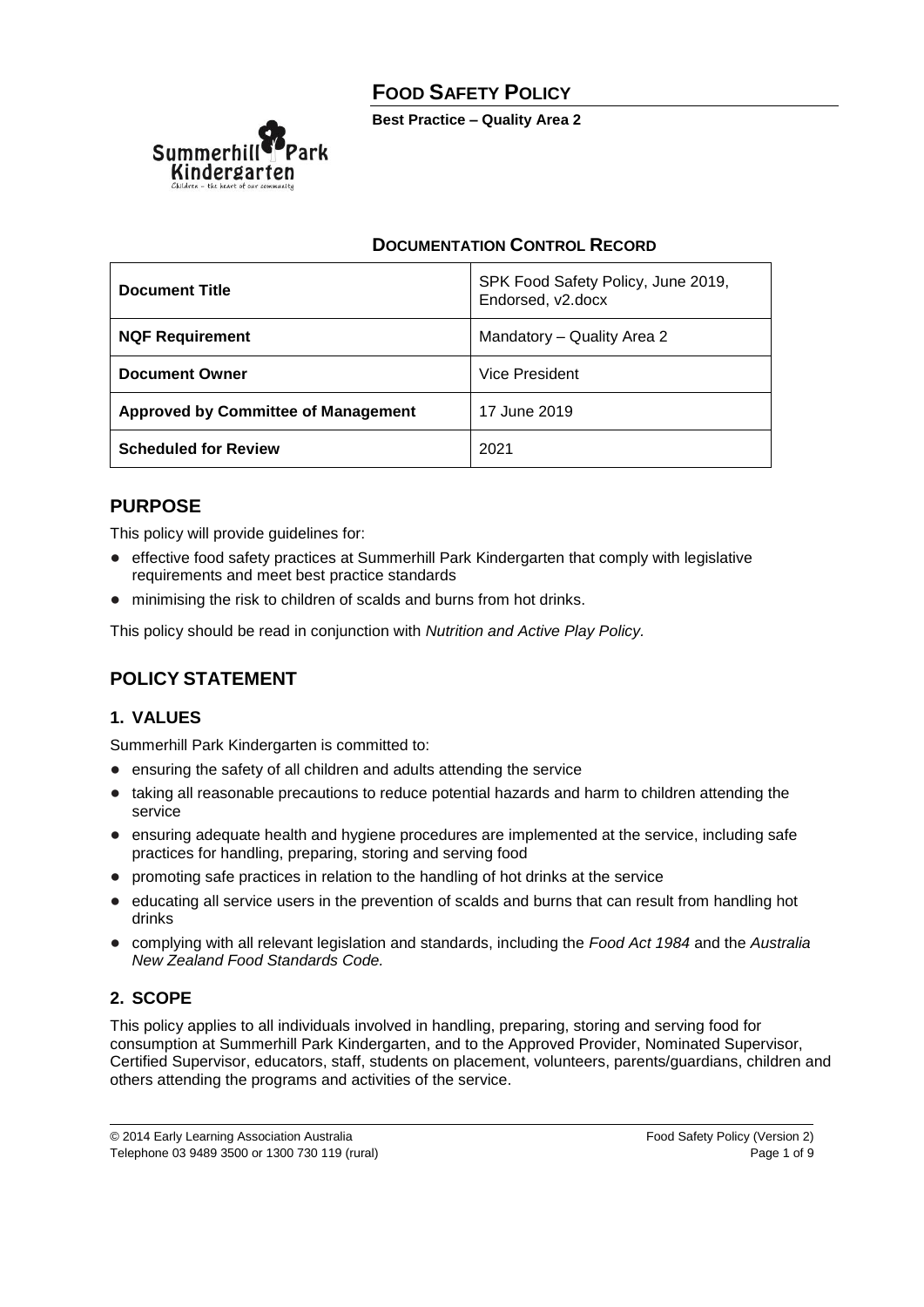### **3. BACKGROUND AND LEGISLATION**

#### **Background**

Food safety is very important in early childhood service environments. Young children are often more susceptible to the effects of foodborne illness than other members of the community. Foodborne illness (including gastrointestinal illness) can be caused by bacteria, parasites, viruses, chemicals or foreign objects that are present in food. Food provided by a children's service:

- must be fit for human consumption
- must not be adulterated or contaminated
- must not have deteriorated or perished.

Safe food practices can also assist in reducing the risk of a severe allergic reaction (e.g. anaphylaxis) by preventing cross-contamination of any food given to children with diagnosed food allergies (refer to *Anaphylaxis Policy* and *Asthma Policy*).

Organisations that provide food to children have a duty of care (refer to *Definitions*) to protect children from all hazards and harm. Employers are also required, under the *Occupational Health and Safety Act 2004*, to provide a healthy and safe working environment for employees and contractors, and to ensure that other individuals, including children, parents/guardians, visitors and the general public, are not endangered when attending the workplace. In addition, employees, visitors and contractors are responsible for complying with appropriate workplace standards and procedures that have been implemented to protect their own health and safety, and that of others.

The *Food Act 1984* aims to reduce the incidence of foodborne illness by ensuring that food manufactured, transported, sold, prepared and stored is safe, unadulterated, fit for human consumption and will not cause food poisoning. Under the Act, local councils in Victoria are required to classify every food premises in their municipality according to its food safety risk.

#### **Early childhood services should confirm their food safety risk classification and related requirements with the local council in the area in which they operate.**

Class 1 food premises describes those that predominantly handle potentially hazardous food that is served to vulnerable people. Early childhood services that provide long day care are included in the Class 1 category. Class 4 food premises describes those whose food handling activities pose low risk to public health. Sessional kindergartens are included in the Class 4 category.

Standard 3.3.1, in Chapter 3 of the *Australia New Zealand Food Standards Code* (the Code), is one of the national food safety standards that outlines the responsibilities of food businesses to ensure that the food they produce is safe. This particular standard applies to Australian food businesses that provide meals for vulnerable persons (those who are at greater risk of being affected by foodborne illness), such as the very young, the elderly and individuals who are immunocompromised due to disease or treatment for other illnesses. Standard 3.3.1 requires such businesses to have a documented food safety program (refer to *Definitions*).

Child care services that provide hot/cold meals and snacks are classified as Class 1 (high risk). Class 1 services must:

- ensure food that is sold or prepared for sale is safe to eat (this includes food provided to children as part of the program and included in the fees paid to the service by the family)
- register annually with the council
- be inspected by the council when first registered or when registration is transferred to a new proprietor
- have a food safety program that is tailored specifically to their activities as a food premises
- keep a copy of the food safety program on site
- appoint a food safety supervisor with the necessary skills and accredited training
- undergo two mandatory compliance checks each year:
	- 1. a council assessment of the premises and compliance with the documented food safety program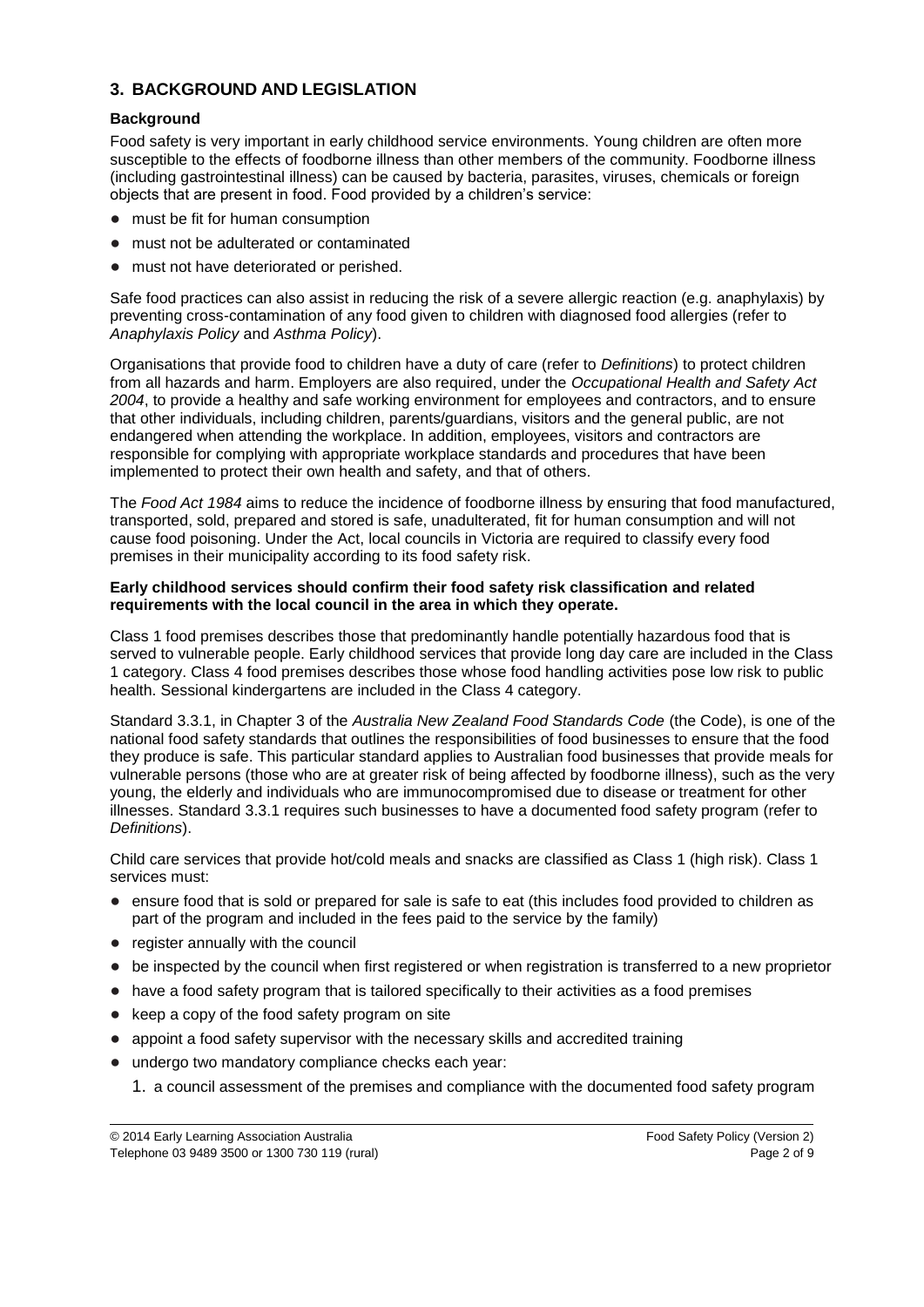2. an audit of the food safety program by a Department of Health-approved auditor to determine adequacy and compliance.

From 1 July 2010, Class 1 services can choose to have audits of their tailored food safety program conducted by an auditor approved by the Department of Health. This audit can be conducted by an independent private auditor or by a council auditor (if the relevant council offers audit services). The auditor is responsible for providing the statutory audit certificate to council and services must retain full audit reports for four years after they have been prepared. For more information about Class 1 food premises, services should contact their local council and refer to: <http://www.health.vic.gov.au/foodsafety/downloads/class1.pdf>

Sessional kindergartens supplying low risk snacks such as cut fruit, milk, bread and cereals are classified as Class 4 (low risk). Class 4 services are **not** required to have:

- a food safety program
- a food safety supervisor
- an annual council inspection.

However, Class 4 services must ensure that staff members have the skills and knowledge needed to safely handle food in their work roles. Council may also, at its discretion, inspect a premises under the *Food Act 1984* (e.g. to investigate complaints or conduct a spot check). Individual councils may also require services to complete a food safety audit or plan, especially when the service is operating a special event such as a sausage sizzle. For more information about Class 4 food premises, services should contact their local council and refer to:

#### [www.health.vic.gov.au/foodsafety/downloads/class4.pdf](http://www.health.vic.gov.au/foodsafety/downloads/class4.pdf)

#### **Legislation and standards**

Relevant legislation and standards include but are not limited to:

- *Australia New Zealand Food Standards Code*
- *Child Wellbeing and Safety Act 2005*
- *Education and Care Services National Law Act 2010*: Section 167
- *Education and Care Services National Regulations 2011*: Regulation 77
- *Food Act 1984* (Vic)
- *National Quality Standard*, Quality Area 2: Children's Health and Safety
- *Occupational Health and Safety Act 2004* (Vic)
- *Public Health and Wellbeing Act 2008* (Vic)

The most current amendments to listed legislation can be found at:

Victorian Legislation – Victorian Law Today: http://www.legislation.vic.gov.au/

Commonwealth Legislation – ComLaw: http://www.comlaw.gov.au/

## **4. DEFINITIONS**

The terms defined in this section relate specifically to this policy. For commonly used terms e.g. Approved Provider, Nominated Supervisor, Regulatory Authority etc. refer to the *General Definitions* section of this manual.

**Department of Health:** The State Government department responsible for the health and wellbeing of Victorians, and with oversight of the administration of the *Food Act 1984*.

**Duty of care:** A common law concept that refers to the responsibilities of organisations to provide people with an adequate level of protection against harm and all reasonable foreseeable risk of injury.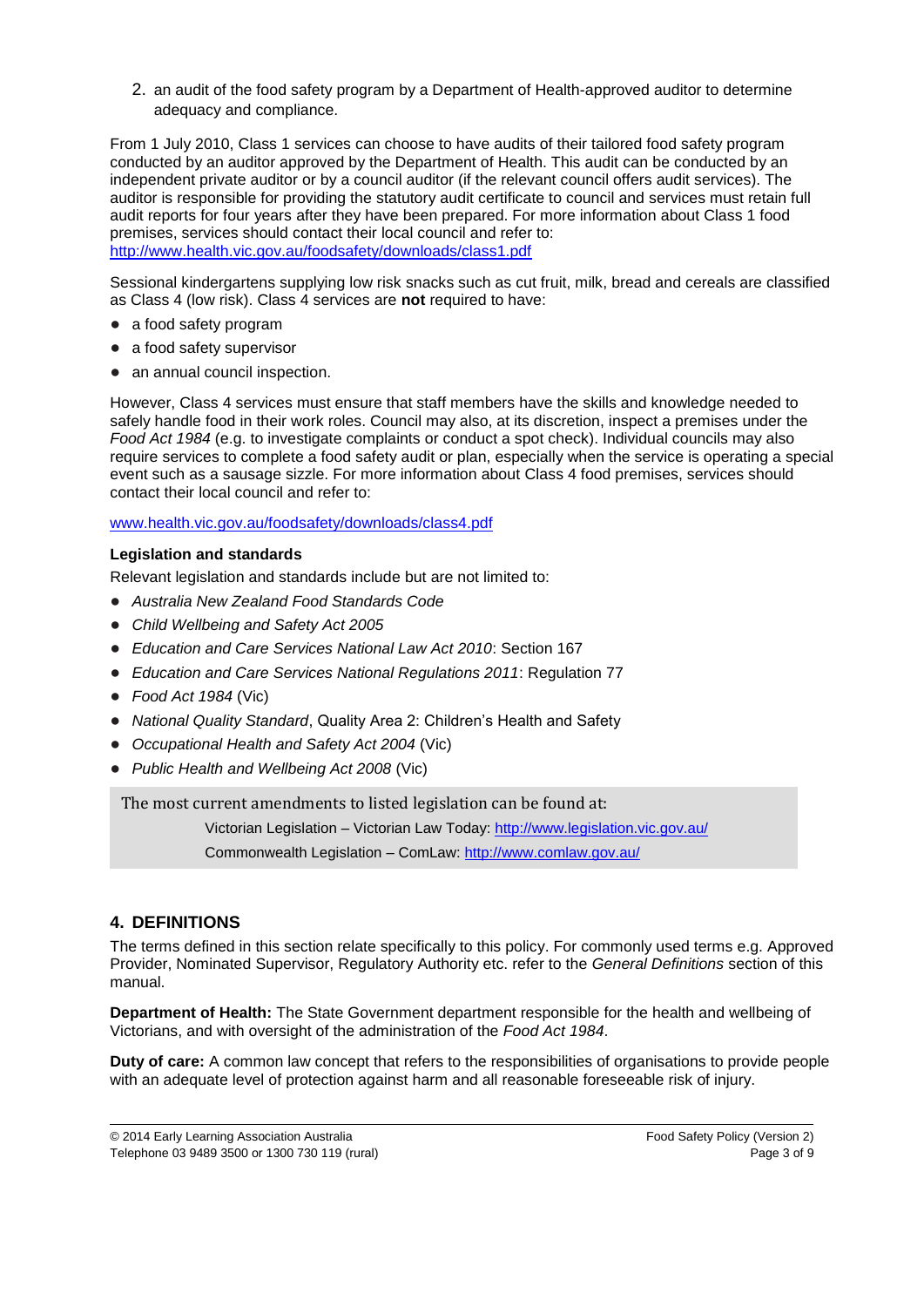**Food allergies:** Some foods and food ingredients, or their components, can cause severe allergic reactions including anaphylaxis (refer to *Anaphylaxis Policy*). Less common symptoms of food allergy include infantile colic, reflux of stomach contents, eczema, chronic diarrhoea and failure to thrive in infants. Food allergies are often caused by peanuts, tree nuts, milk, eggs, sesame seeds, fish and shellfish, soy and wheat. For more information on food allergies, visit: [www.allergyfacts.org.au](http://www.allergyfacts.org.au/)

**Food safety:** (In relation to this policy) ensuring food provided by the service is fit for human consumption.

**Food safety program:** A written plan that details what an individual business does to ensure that the food it sells or handles is safe for human consumption. A food safety program is an important tool for businesses that handle, process or sell potentially hazardous foods, as it helps to maintain safe food handling practices and protect public health. It should identify potential hazards in all aspects of food handling, describe how such hazards can be controlled/monitored, and define appropriate corrective action to be taken when a hazard is found to be under-managed. A food safety program must also include the requirements for appropriate record keeping. Class 4 services are not required to have a food safety program (refer to *Background*).

#### **Food safety supervisor:** A person who:

- can recognise, prevent and alleviate food handling hazards at a premises
- has a Statement of Attainment from a Registered Training Organisation (RTO) that confirms competency in the required food safety standards
- has the ability and authority to supervise other individuals who handle food at the premises to ensure safe food handling at all times.

Class 4 food premises do not need a food safety supervisor (refer to *Background*). However, they must ensure that staff members have the skills and knowledge needed to safely handle food in their work roles.

**Food Standards Australia New Zealand (FSANZ):** A bi-national Government agency with the responsibility to develop and administer the *Australia New Zealand Food Standards Code* (the Code), which details standards and requirements in areas such as food additives, food safety, labelling and genetically modified (GM) foods. Enforcement and interpretation of the Code is the responsibility of State/Territory departments and food agencies within Australia and New Zealand.

**Hazardous food:** Food containing dangerous biological, chemical or physical agents, or food in a condition that has the potential to cause adverse health effects in humans.

**High-risk foods:** Bacteria that has the potential to cause food-poisoning can grow and multiply on some foods more easily than others. High-risk foods include meat, seafood, poultry, eggs, dairy products, small goods, cooked rice/pasta and prepared salads (such as coleslaw, pasta salads, rice salads and fruit salads). Food that is contained in packages, cans or jars can become high-risk once opened, and should be handled and stored appropriately.

**Hot drink:** Any container holding a liquid that has been heated or boiled, and that remains above room temperature (25°C) for any period of time.

**Scalds:** Burns by hot fluids, steam and other hot vapours.

### **5. SOURCES AND RELATED POLICIES**

#### **Sources**

- *Australia New Zealand Food Standards Code*: <http://www.foodstandards.gov.au/code/Pages/default.aspx>
- Burns and scalds children. Available from the Better Health Channel: [www.betterhealth.vic.gov.au/bhcv2/bhcarticles.nsf/pages/Burns\\_and\\_scalds\\_children](http://www.betterhealth.vic.gov.au/bhcv2/bhcarticles.nsf/pages/Burns_and_scalds_children)
- Department of Health Food Safety. Contact the Department of Health if your inquiry relates to general food compliance issues (and you don't know where to start) or you are looking for publications on food safety or information on legislation.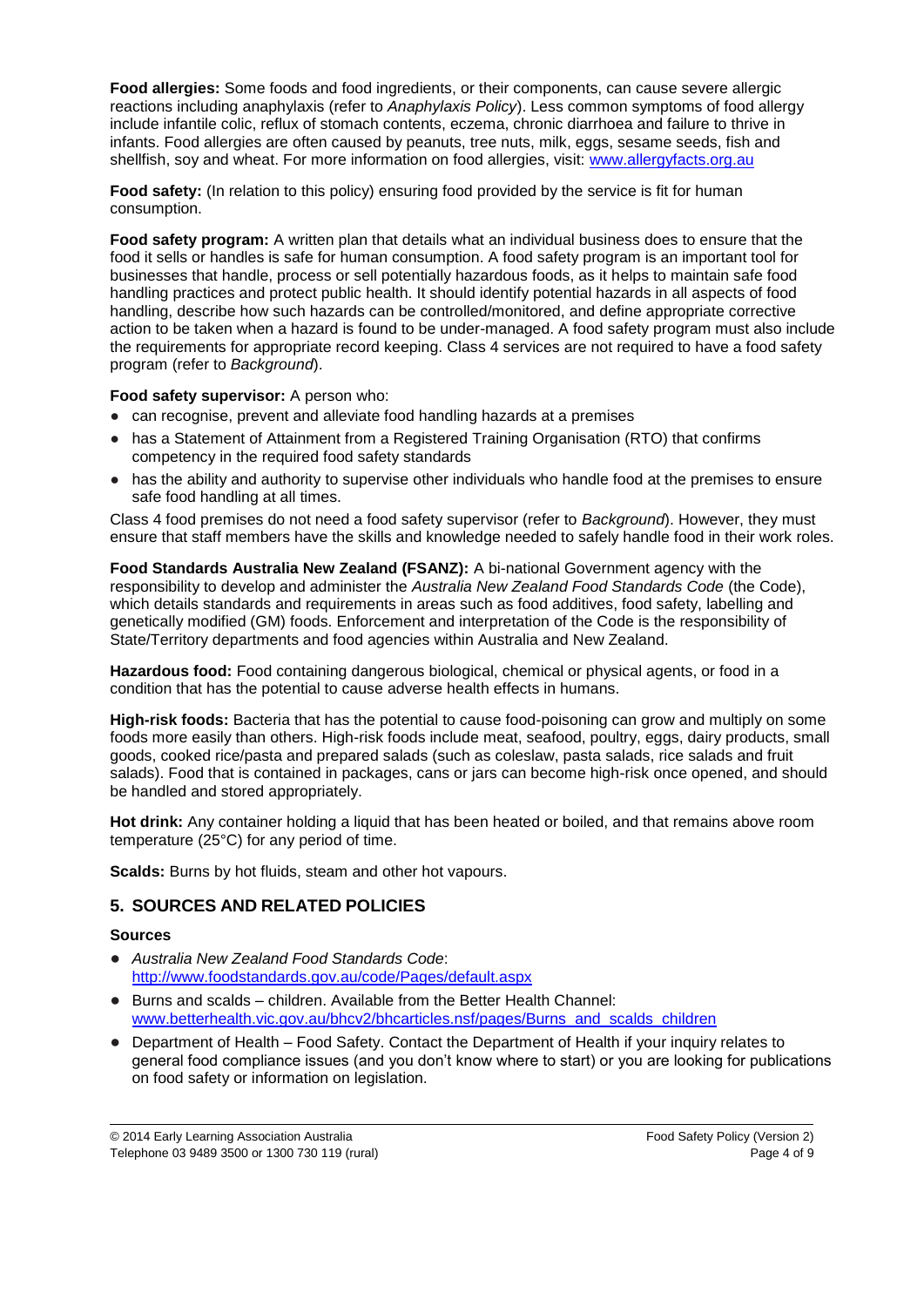Telephone: 1300 364 352 (free call within Australia) Email: [foodsafety@health.vic.gov.au](mailto:foodsafety@health.vic.gov.au)  Website: [www.health.vic.gov.au/foodsafety](http://www.health.vic.gov.au/foodsafety)

- − Keeping food safe: [www.health.vic.gov.au/foodsafety/bus/keeping.htm](http://www.health.vic.gov.au/foodsafety/bus/keeping.htm)
- − Food safety at home and in the community: [www.health.vic.gov.au/foodsafety/home/index.htm](http://www.health.vic.gov.au/foodsafety/home/index.htm)
- dofoodsafely a free online food safety program:<http://dofoodsafely.health.vic.gov.au/>
- Kids Health Info at The Royal Children's Hospital Melbourne provides kids health and safety resources for purchase. To purchase a resource, phone (03) 9345 6429 or visit: [www.rch.org.au/chas/.](http://www.rch.org.au/chas/) Kids Health Info is part of the Family Services Department of The Royal Children's Hospital Melbourne, which also includes the [Safety Centre,](http://www.rch.org.au/safetycentre/) the [Family Resource Centre](http://www.rch.org.au/frc/) and the [Volunteer Service.](http://www.rch.org.au/volunteers/) Royal Children's Hospital Safety Centre, 50 Flemington Road, Parkville. Telephone advisory line: (03) 9345 5085 or email: [safety.centre@rch.org.au](mailto:safety.centre@rch.org.au)
- Kidsafe: telephone (03) 9251 7725 or email: [info@kidsafevic.com.au.](mailto:info@kidsafevic.com.au) For a fact sheet on scalds and burns, visit their website: [www.kidsafevic.com.au/images/stories/pdfs/Burns\\_Scalds.pdf](http://www.kidsafevic.com.au/images/stories/pdfs/Burns_Scalds.pdf)
- National Health and Medical Research Council (2013) *Staying Healthy: Preventing infectious* diseases in early childhood education and care services  $(5<sup>th</sup>$  edition): <http://www.nhmrc.gov.au/guidelines/publications/ch55>

#### **Service policies**

- *Administration of First Aid Policy*
- *Anaphylaxis Policy*
- *Asthma Policy*
- *Dealing with Medical Conditions Policy*
- *Diabetes Policy*
- *Excursions and Service Events Policy*
- *Hygiene Policy*
- *Incident, Injury, Trauma and Illness Policy*
- *Interactions with Children Policy*
- *Nutrition and Active Play Policy*
- **Occupational Health and Safety Policy**
- *Staffing Policy*
- *Supervision of Children Policy*

# **PROCEDURES**

#### **The Approved Provider is responsible for:**

- ensuring that the Nominated Supervisor, staff and volunteers at the service implement adequate health and hygiene practices, and safe practices for handling, preparing and storing food, to minimise risks to children being educated and cared for by the service (Regulation 77(1))
- contacting the local council in the service's area of operation to determine the service's food safety risk classification and requirements under the *Food Act 1984*
- complying with all requirements of the service's food safety risk classification under the *Food Act 1984*, as outlined by local council, including implementing a food safety program and employing a food safety supervisor if required (refer to *Background* and *Sources*: Department of Health – Food Safety)
- providing parents/guardians with a copy of this policy, and with up-to-date information on the safe provision of food for their children (refer to *Sources*: Department of Health – Food Safety: Food safety at home and in the community)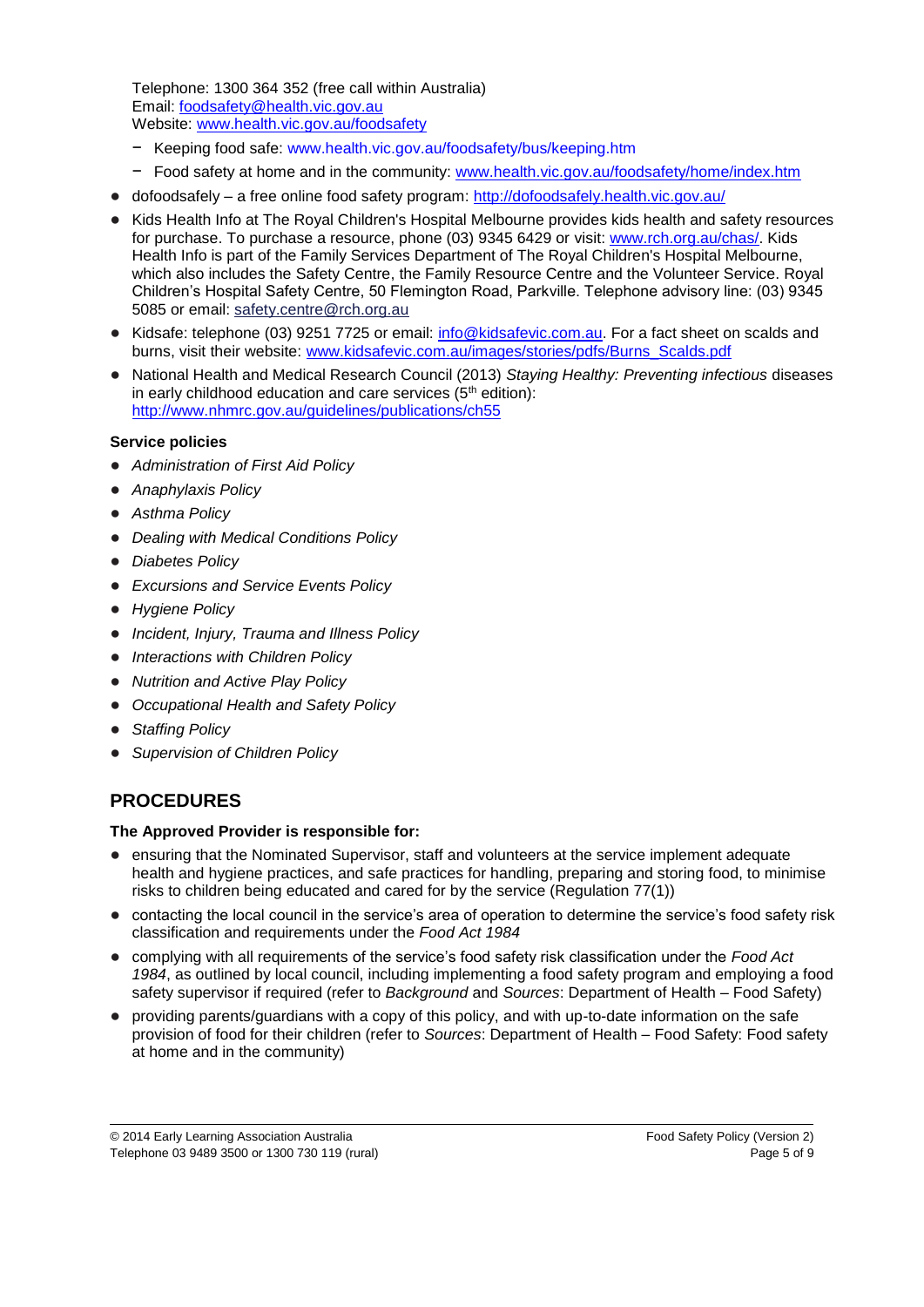- ensuring that the Nominated Supervisor and all staff are provided with a copy of this policy and are kept up-to-date with current legislation, standards, policies, information and resources relating to food safety
- ensuring that staff undergo training in safe food handling, as required
- monitoring staff compliance with food safety practices (refer to *Sources*: Department of Health Food Safety: Keeping food safe)
- encouraging volunteers to complete training in safe food handling techniques (refer to *Sources*: dofoodsafely)
- ensuring that good hygiene practices are maintained at the service (refer to *Sources*: Department of Health – Food Safety: Keeping food safe and *Hygiene Policy*)
- displaying hygiene guidelines/posters and food safety guidelines/posters in the food areas of the service for the reference of staff and families involved in the preparation and distribution of food to children (refer to *Sources*: Department of Health – Food Safety: Keeping food safe and *Hygiene Policy*)
- ensuring that this policy is referred to when undertaking risk assessments for excursions and other service events
- ensuring measures are in place to prevent cross-contamination of any food given to children with diagnosed food allergies (refer to *Anaphylaxis Policy* and *Asthma Policy*)
- identifying potential hazards that may reasonably be expected to occur at each stage of the food-handling and preparation cycle, and developing procedures to minimise these hazards. Stages of the cycle include ordering, delivery, storage, thawing, preparation, cooking, cooling, handling postcooking, reheating and serving
- ensuring that all facilities and equipment for food preparation and storage are clean, and in good repair and working order
- providing a calibrated thermometer in good working order, suitable for monitoring the temperature of the fridge/freezer in food preparation areas. Glass thermometers containing mercury are not recommended in or near food preparation areas
- contacting local council to determine requirements prior to selling food at a fête, food stall or other service event. Such requirements may include completing a Food Act notification form and/or a statement of trade form
- removing pests and vermin from the premises
- informing DEECD, DHS and parents/guardians if an outbreak of gastroenteritis or possible food poisoning occurs at the service
- informing families of the availability of cold storage facilities at the service to ensure parents/guardians make suitable food choices when supplying food for their own child, or for children to share
- ensuring staff, parents/guardians and others attending the service are aware of the acceptable and responsible practices for the consumption of hot drinks (refer to Attachment 1 – Responsible consumption of hot drinks at the service).

#### **The Nominated Supervisor is responsible for:**

- ensuring that staff and volunteers at the service implement adequate health and hygiene practices, and safe practices for handling, preparing and storing food, to minimise risks to children being educated and cared for by the service (Regulation 77(2))
- ensuring parents/guardians provide details of their child's specific nutritional requirements (including allergies) on the enrolment form, and discussing these prior to the child commencing at the service and whenever these requirements change
- keeping up-to-date with current legislation, standards, policy, information and resources relating to food safety
- ensuring staff undergo training in safe food handling and good hygiene practices, as required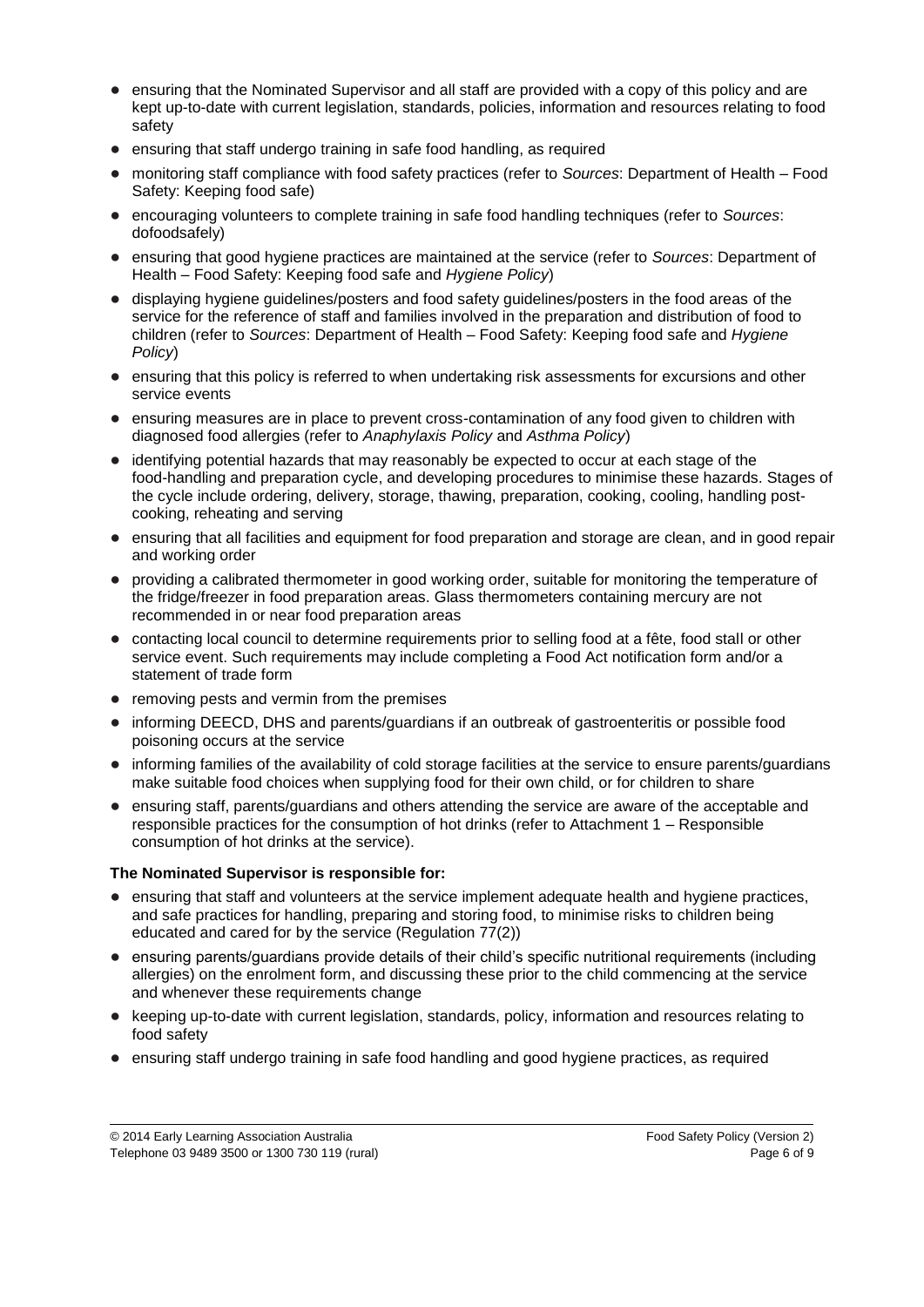- encouraging volunteers to complete training in safe food handling techniques (refer to *Sources*: dofoodsafely)
- ensuring this policy is referred to when undertaking risk assessments for excursions and other service events
- ensuring students, volunteers, and casual and relief staff at the service are informed of this policy.

#### **Certified Supervisors, educators and other staff are responsible for:**

- keeping up-to-date with current legislation, standards, policy, information and resources relating to food safety
- being aware of safe food practices and good hygiene practices (refer to *Sources*: Department of Health – Food Safety: Keeping food safe and *Hygiene Policy*), and undergoing training if required
- referring to this policy when undertaking risk assessments for excursions and other service events
- informing students, volunteers, and casual and relief staff at the service about this policy
- ensuring that children's lunchboxes are kept indoors, away from heat sources (including direct sunlight) and refrigerated if necessary
- discussing food safety with children to increase awareness and assist in developing safe practices
- discouraging children from sharing drink bottles or cups at the service
- ensuring that children do not share lunches to minimise risks in relation to children with food allergies
- providing adequate supervision of children while they are eating (refer to *Supervision of Children Policy*)
- teaching children to wash and dry their hands (refer to *Hygiene Policy*):
	- − before touching or eating food
	- − after touching chicken or raw meat
	- − after using the toilet
	- − after blowing their nose, coughing or sneezing
	- − after playing with an animal/pet
- encouraging parents/guardians to discuss a child's nutritional requirements, food allergies or food sensitivities, and informing the Nominated Supervisor where necessary
- seeking input from parents/guardians on cultural values or religious expectations regarding food handling, provision and consumption
- informing the Nominated Supervisor or Approved Provider of any outbreaks of gastroenteritis or possible food poisoning at the service
- removing hazardous food (refer to *Definitions*), including food that has fallen on the floor, and providing alternative food items
- documenting and implementing a food safety program (refer to *Definitions*), if required
- maintaining good personal and kitchen hygiene (refer to *Sources*: Department of Health Food Safety: Keeping food safe and *Hygiene Policy*)
- covering all wounds/cuts on hands or arms with wound strips or bandages
- wearing disposable gloves when handling food
- complying with the guidelines in relation to the consumption of hot drinks at the service (refer to Attachment 1 – Responsible consumption of hot drinks at the service)
- informing parents/guardians and visitors to the service about the guidelines in relation to the consumption of hot drinks at the service (refer to Attachment 1 – Responsible consumption of hot drinks at the service).

#### **Parents/guardians are responsible for:**

● washing hands prior to participating in food preparation and cooking activities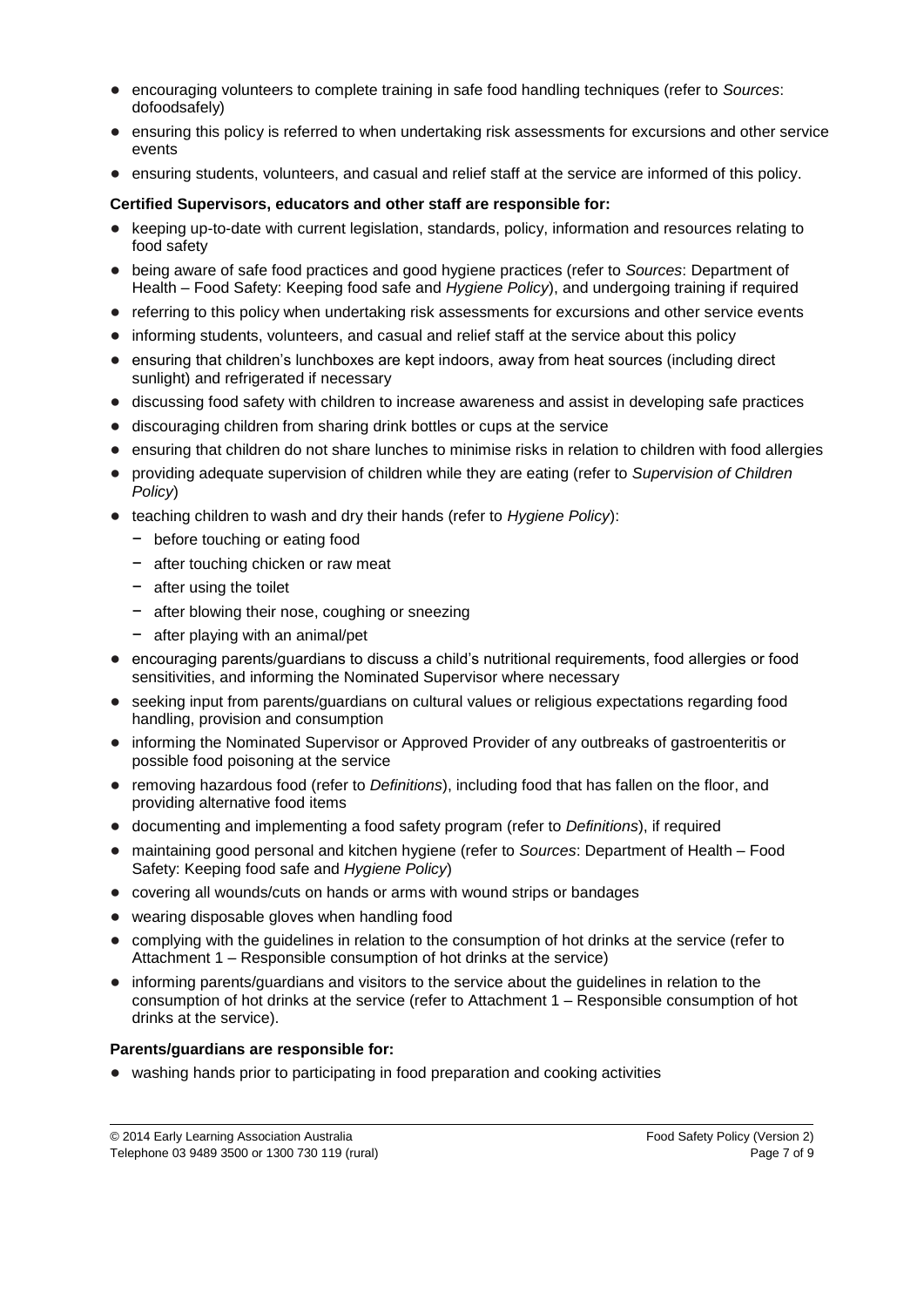- ensuring that food preparation surfaces, utensils, lunchboxes and reusable drink bottles are clean
- washing all fruits and vegetables thoroughly
- wearing disposable gloves when handling food
- packing a cold item, such as a frozen water bottle, with perishable foods in a child's lunchbox, or using an insulated lunchbox or cooler
- complying with the requirements of this policy
- providing details of specific nutritional requirements (including allergies) on their child's enrolment form, and discussing these with the Nominated Supervisor prior to the child commencing at the service and whenever these requirements change.

#### **Volunteers and students, while at the service, are responsible for following this policy and its procedures.**

## **EVALUATION**

In order to assess whether the values and purposes of the policy have been achieved, the Approved Provider will:

- regularly seek feedback from everyone affected by the policy regarding its effectiveness
- monitor the implementation, compliance, complaints and incidents in relation to this policy
- monitor and investigate any issues related to food safety, such as reports of gastroenteritis or food poisoning
- keep the policy up to date with current legislation, research, policy and best practice
- revise the policy and procedures as part of the service's policy review cycle, or as required
- notify parents/guardians at least 14 days before making any changes to this policy or its procedures.

# **ATTACHMENTS**

● Attachment 1: Responsible consumption of hot drinks at the service

## **AUTHORISATION**

This policy was adopted by the Approved Provider of Summerhill Park Kindergarten on 17th June 2019.

## **REVIEW DATE:** 2021

## **DOCUMENT HISTORY**

| <b>Version</b> | <b>Date</b>      | By                                 | <b>Reason for change</b>                                                                                       |
|----------------|------------------|------------------------------------|----------------------------------------------------------------------------------------------------------------|
| 0.1            | 2014             | <b>ELAA</b>                        | Initial Draft - ELAA template                                                                                  |
| 1.0            | 8 March<br>2016  | 2016 Vice<br>President             | Review and endorsement by CoM                                                                                  |
| 1.1            | 12 April<br>2019 | Mira Haldun<br>(Consultant)        | - Addition of document history table<br>- Minor formatting changes<br>- Inclusion of legislative jurisdictions |
| $\mathcal{P}$  | 17 June<br>2019  | 2019<br>President<br>(I. Griffith) | Review and endorsement by CoM                                                                                  |